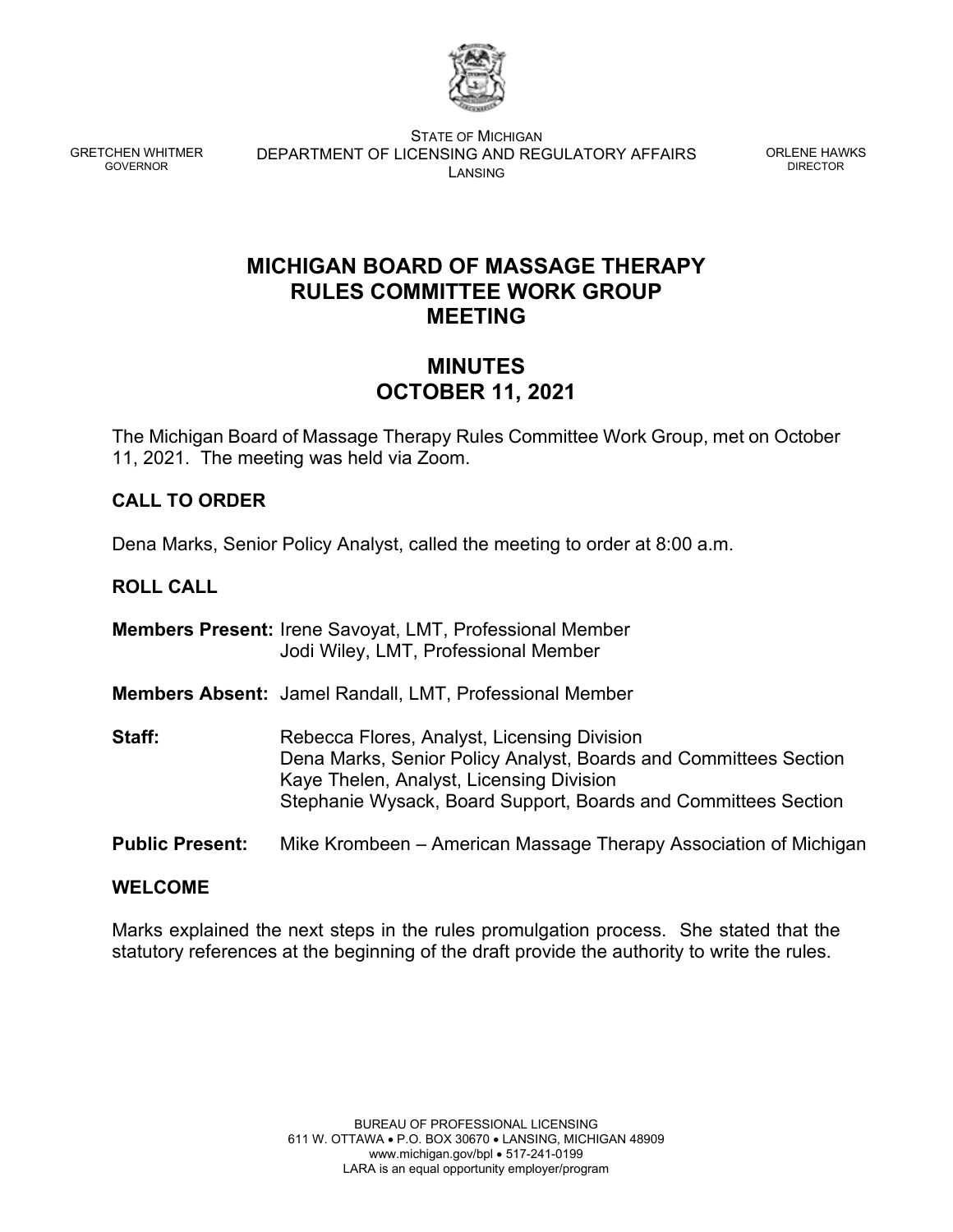### **RULES DISCUSSION – Massage Therapy – General Rules (A copy of the draft rules, pursuant to today's discussion, are attached.)**

Marks stated that no recommended changes were made to the following rules:

- **R 338.701 Definitions.**
- **R 338.702 Telehealth.**
- **R 338.722 Supervised curriculum for students enrolled before August 1, 2017; for students enrolled on or after August 1, 2017 but before January 10, 2020; requirements.**
- **R 338.724 Supervised student clinic; requirements.**
- **R 338.726 Educational standards; adoption by reference.**
- **R 338.732 Training standards for identifying victims of human trafficking; requirements.**
- **R 338.734 Examinations; passing scores.**
- **R 338.741 Acceptable continuing education; requirements; limitations.**
- **R 338.751 Professional ethics.**

The Rules Committee agreed that there were no changes needed.

### **R 338.735 Initial licensure; requirements.**

Marks stated that she included language from R 338.736 as it appeared that they could be incorporated. This would allow for R 338.736 to be rescinded.

Marks stated that pulling the rules together as one would incorporate students who are domestically educated, but not accredited.

Thelen and Flores stated that removing "foreign" could cause confusion as that is a key word that identifies rule application.

Discussion was held.

Flores questioned whether NACES provided credential evaluations to domestic graduates.

Marks confirmed that NACES only provides the credentialling service to foreign trained individuals. Marks stated she would remove the new language from R 338.735 and that R 338.736 will not be rescinded. She stated that R 338.736 will need to be updated to include references to other sections of the rules that apply to obtaining licensure.

The Rules Committee agreed with the above change to the draft.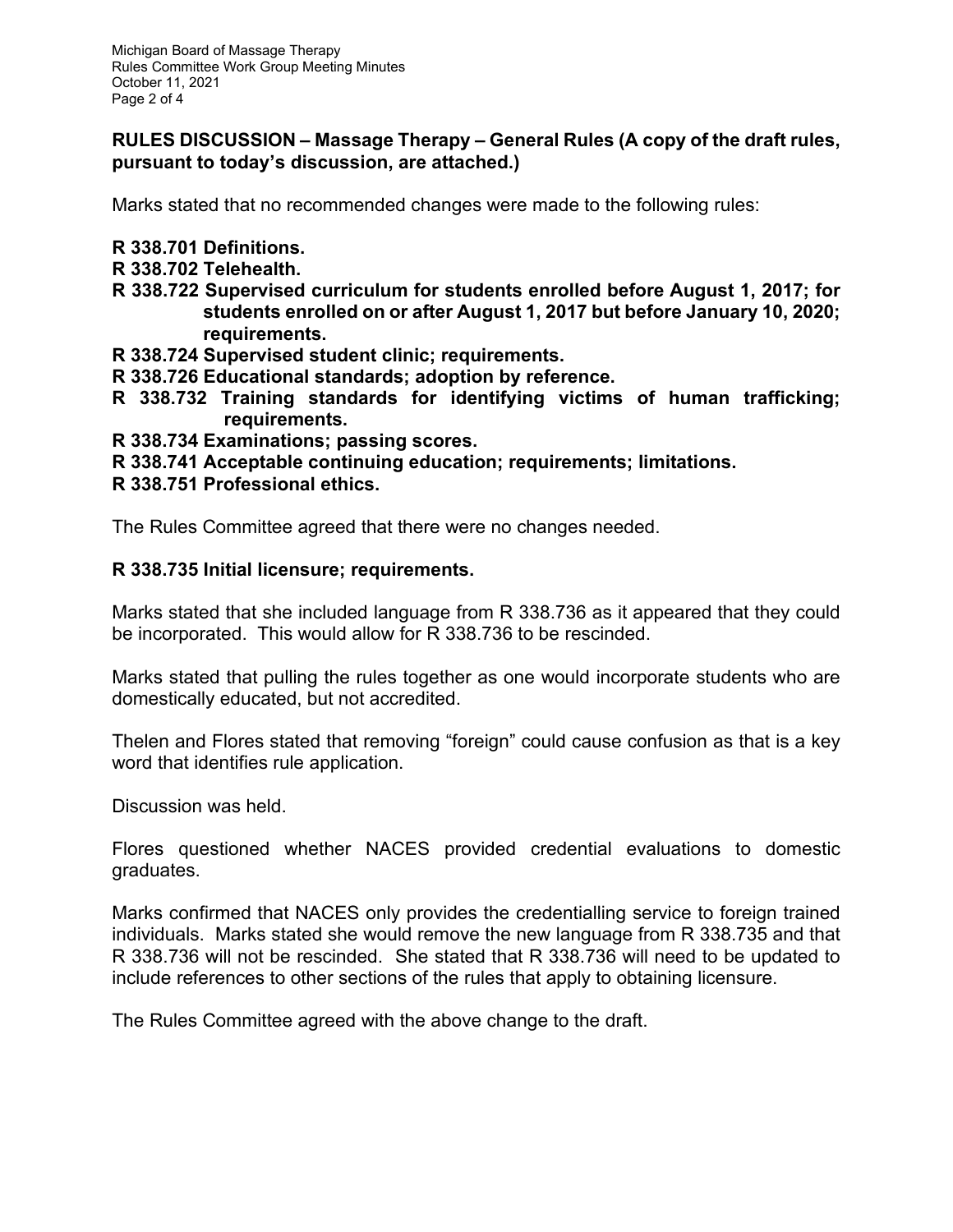## **R 338.737 Licensure by endorsement; requirements.**

Marks stated that she added a reference to the statute as it was very specific to massage therapy.

She stated that she reorganized the rule into a chart as that is easier to follow for applicants.

**Subdivision (f):** Marks stated that this was new language that was being incorporated into all of the health professional rule sets.

The Rules Committee agreed with the language as presented.

### **R 338.738 Relicensure.**

Marks stated that she added a reference to the statute to the rule.

**Subdivisions (1)(a)(iv) and (b)(iv):** Marks stated that both subdivisions had been updated to reference 18 hours of continuing education, from 45 hours, to coincide with the requirement in the statute.

The Rules Committee agreed with the language as presented.

**Subrule (2):** Marks stated that this was a new subrule that was being added to all health profession rule sets.

The Rules Committee agreed with the language as presented.

**Subdivision (1)(a)(v):** Thelen asked if the intent of the Rules Committee was to have the applicant retest, if lapsed greater than 3 years, or if they just needed to show proof of having tested? It is her understanding that the examination given by MBLEX does not expire.

Wiley confirmed that the examination does not expire. However, MBLEX will allow for an individual to retest if needed.

Thelen suggested increasing the timeframe for testing.

Wiley stated that the profession did not change that quickly and increasing the timeframe would be appropriate.

Savoyat agreed and suggested that the timeframe be increased to 7 years.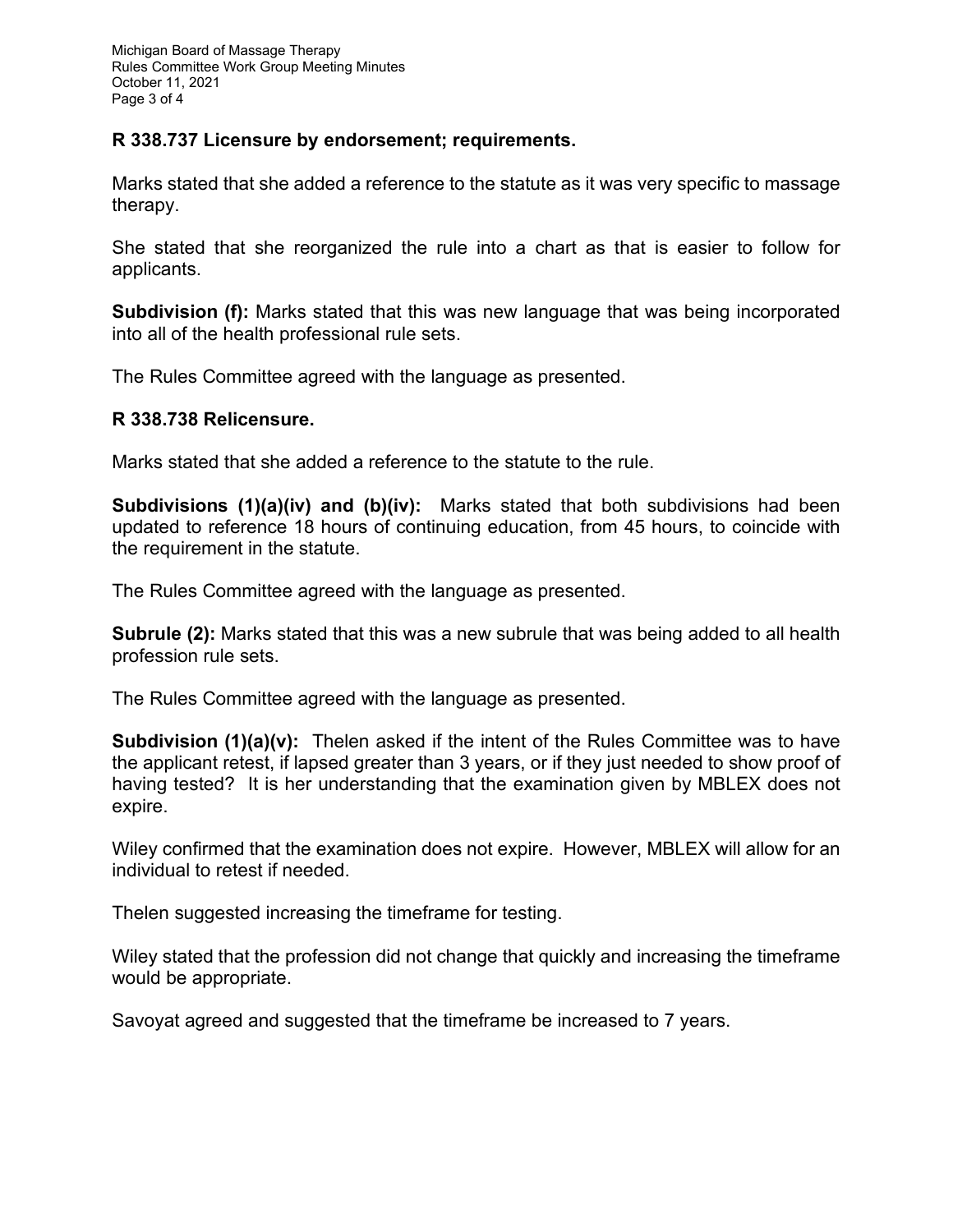Marks will add language to subdivision (1)(a)(v), but may have to create a third column to accommodate for the 7 year timeframe.

The Rules Committee agreed with the suggested change.

## **R 338.739 License renewals; massage therapist; requirements; applicability.**

Marks stated that references to the Public Health Code – General Rules were added.

The Rules Committee agreed with the language as presented.

## **ADJOURNMENT**

Marks stated that the next step was to have the board vote on the draft at the meeting on January 31, 2021.

Marks adjourned the meeting at 8:49 a.m.

Prepared by: Stephanie Wysack, Board Support **Date: October 11, 2021** Bureau of Professional Licensing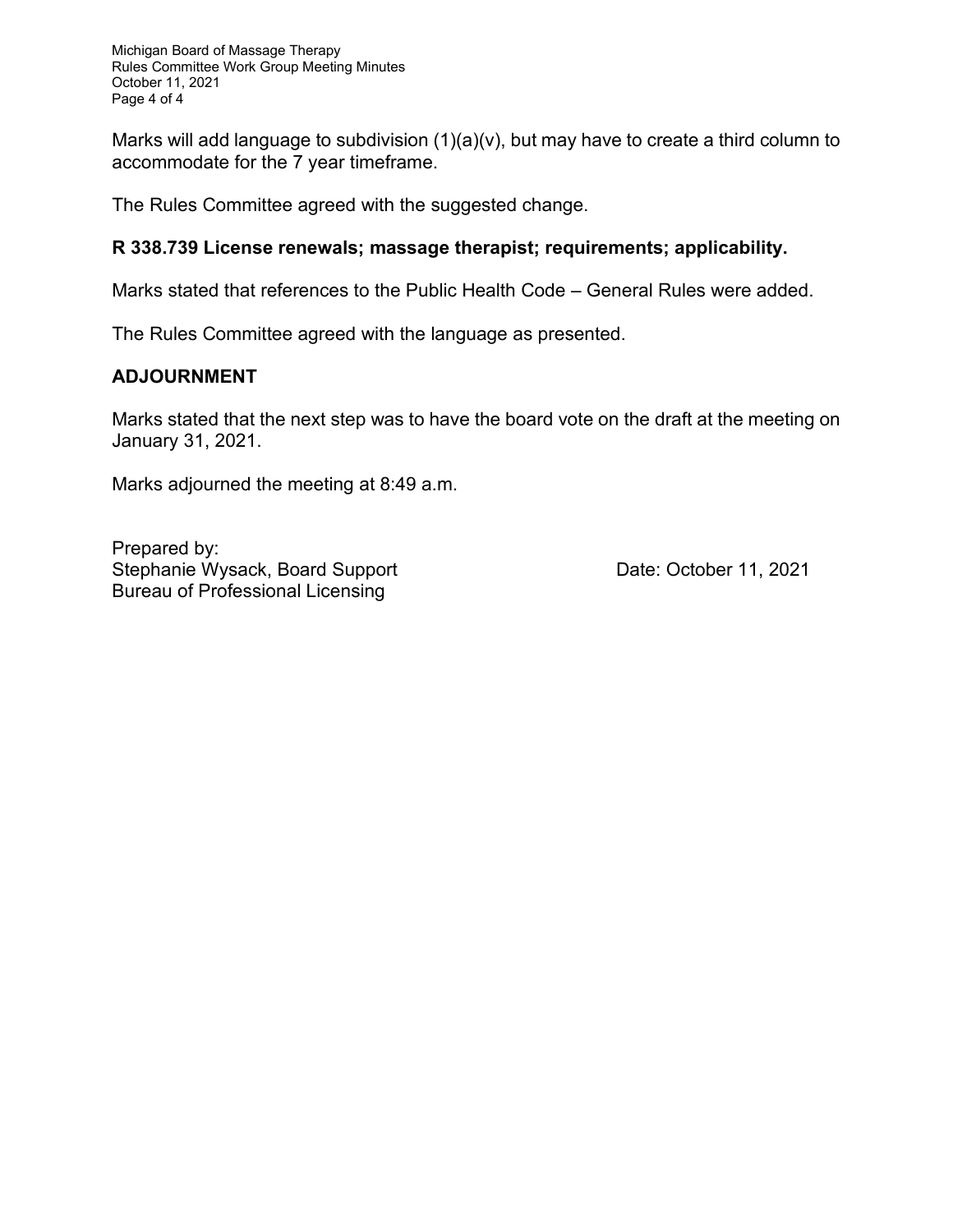#### DEPARTMENT OF LICENSING AND REGULATORY AFFAIRS

#### DIRECTOR'S OFFICE

#### MASSAGE THERAPY - GENERAL RULES

#### Filed with the secretary of state on

These rules take effect immediately upon filing with the secretary of state unless adopted under section 33, 44, or 45a(9) of the administrative procedures act of 1969, 1969 PA 306, MCL 24.233, 24.244, or 24.245a. Rules adopted under these sections become effective 7 days after filing with the secretary of state.

(By authority conferred on the director of the department of licensing and regulatory affairs by sections 16145, 16148, 16287, 17959, 17961, 17963, and 17965 of the public health code, 1978 PA 368, MCL 333.16145, 333.16148, 333.16287, 333.17959, 333.17961, 333.17963, and 333.17965, and Executive Reorganization Order Nos. 1991-9, 1996-2, 2003-1, and 2011- 4, MCL 338.3501, 445.2001, 445.2011, and 445.2030)

R 338.732, 338.735, R 338.736, R 338.737, R 338.738, and R 338.739, of the Michigan Administrative Code are amended, as follows:

### PART 3. LICENSURE

R 338.732 Training standards for identifying victims of human trafficking; requirements.

 Rule 32. (1) Pursuant to sections 16148 and 17060 of the code, MCL 333.16148 and 333.17060, an individual who is licensed **and seeking renewal** or seeking **initial** licensure shall **have** complete **completed** training in identifying victims of human trafficking that meets the following standards:

(a) Training content that covers all of the following:

- (i) Understanding the types and venues of human trafficking in the United States.
- (ii) Identifying victims of human trafficking in health care settings.

(iii) Identifying the warning signs of human trafficking in health care settings for adults and minors.

(iv) Identifying resources for reporting the suspected victims of human trafficking.

(b) Acceptable providers or methods of training include any of the following:

 (i) Training offered by a nationally recognized or state-recognized health-related organization.

(ii) Training offered by, or in conjunction with, a state or federal agency.

(iii) Training obtained in an educational program that has been approved by the board for initial licensure, or by a college or university.

(iv) Reading an article related to the identification of victims of human trafficking that meets the requirements of subdivision (a) of this subrule and is published in a peer review journal, health care journal, or professional or scientific journal.

(c) Acceptable modalities of training include any of the following:

(i) Teleconference or webinar.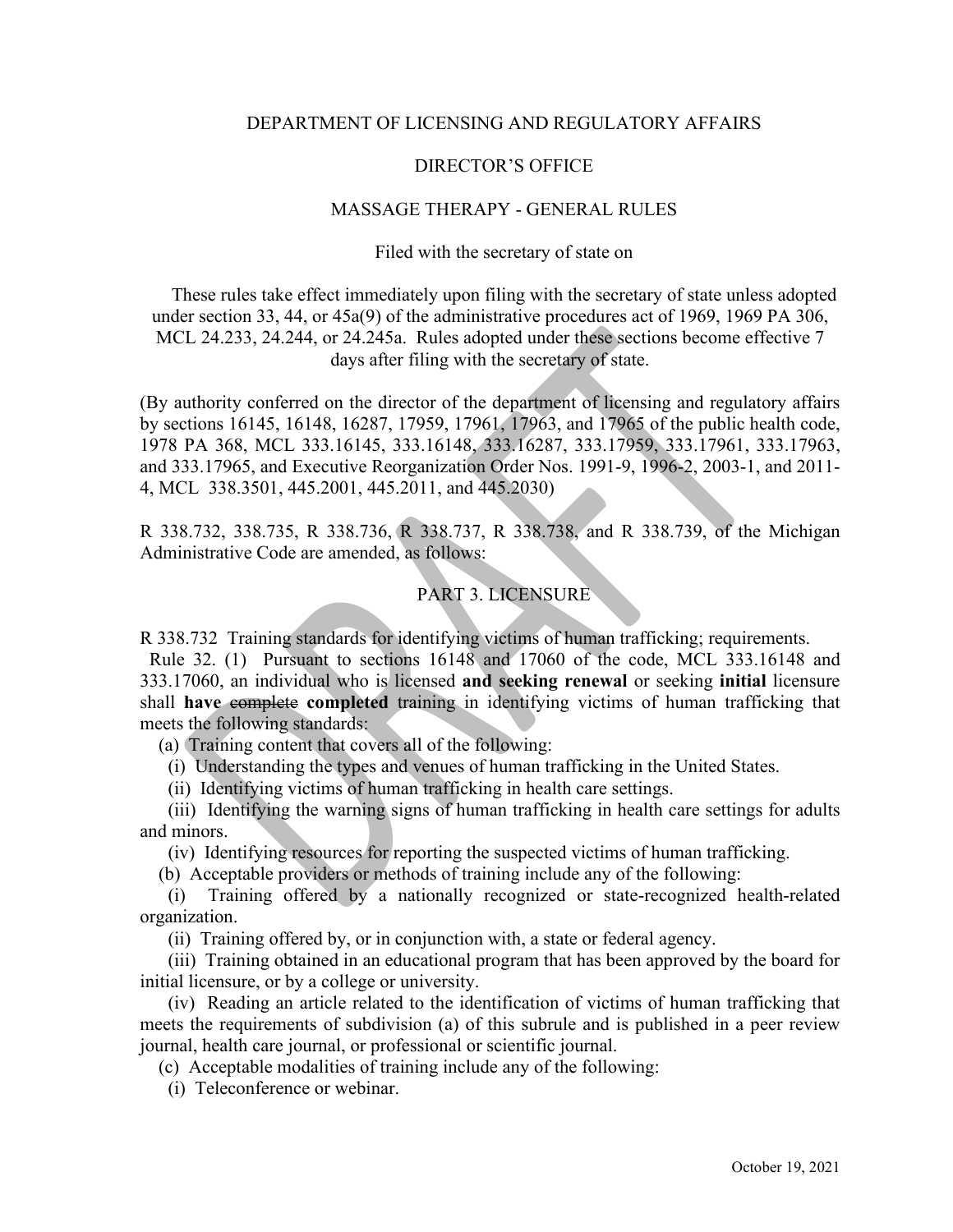(iii) Live presentation.

(iv) Printed or electronic media.

 (2) The department may select and audit a sample of individuals and request documentation of proof of completion of training. If audited by the department, an individual shall provide an acceptable proof of completion of training, including either of the following:

 (a) Proof of completion certificate issued by the training provider that includes the date, provider name, name of training, and individual's name.

 (b) A self-certification statement by an individual. The certification statement must include the individual's name and either of the following:

(i) For training completed pursuant to subrule  $(1)(b)(i)$  to (iii) of this rule, the date, training provider name, and name of training.

(ii) For training completed pursuant to subrule  $(1)(b)(iv)$  of this rule, the title of article, author, publication name of peer review journal, health care journal, or professional or scientific journal, and date, volume, and issue of publication, as applicable.

(3) Pursuant to section 16148 of the code, MCL 333.16148, the requirements specified in subrule (1) of this rule apply to all license renewals and for initial licenses issued after March 14, 2022.

R 338.735 **Initial** Licensure **licensure**; massage therapist; requirements.

Rule 35. An applicant for a massage therapist license by examination shall submit the required fee and a completed application on a form provided by the department. In addition to satisfying the requirements of the code and **the** these rules **promulgated under the code**, the applicant shall satisfy both of the following requirements:

 (a) Have successfully completed a supervised curriculum that satisfies the requirements in R 338.722 or R 338.722a, as applicable**.** 

(b) Pass an examination required under R 338.734.

R 338.736 Foreign-trained applicants; licensure; requirements.

 Rule 36. An applicant for a massage therapist license who completed a massage therapy curriculum outside of the United States shall submit the required fee and a completed application on a form provided by the department. In addition to satisfying the requirements of the code and these **the** rules **promulgated under the code**, the applicant shall satisfy all **both** of the following requirements:

 (a) Have successfully completed a massage therapy curriculum that is substantially equivalent to a supervised curriculum that meets the requirements in R 338.722 or R 338.722a, as applicable. Evidence of having completed a massage therapy curriculum that is substantially equivalent to a supervised curriculum includes an evaluation of the applicant's education by a recognized and accredited credential evaluation agency that is a member of the National Association of Credential Evaluation Services.

(b) Pass an examination required under R 338.734.

R 338.737 Licensure by endorsement; requirements.

 Rule 37. (1) An applicant for a license by endorsement**, pursuant to section 17959(2) of the code, MCL 333.17959,** shall hold an active massage therapist license **in good standing**  or registration in another state, country, jurisdiction, territory, or province at the time of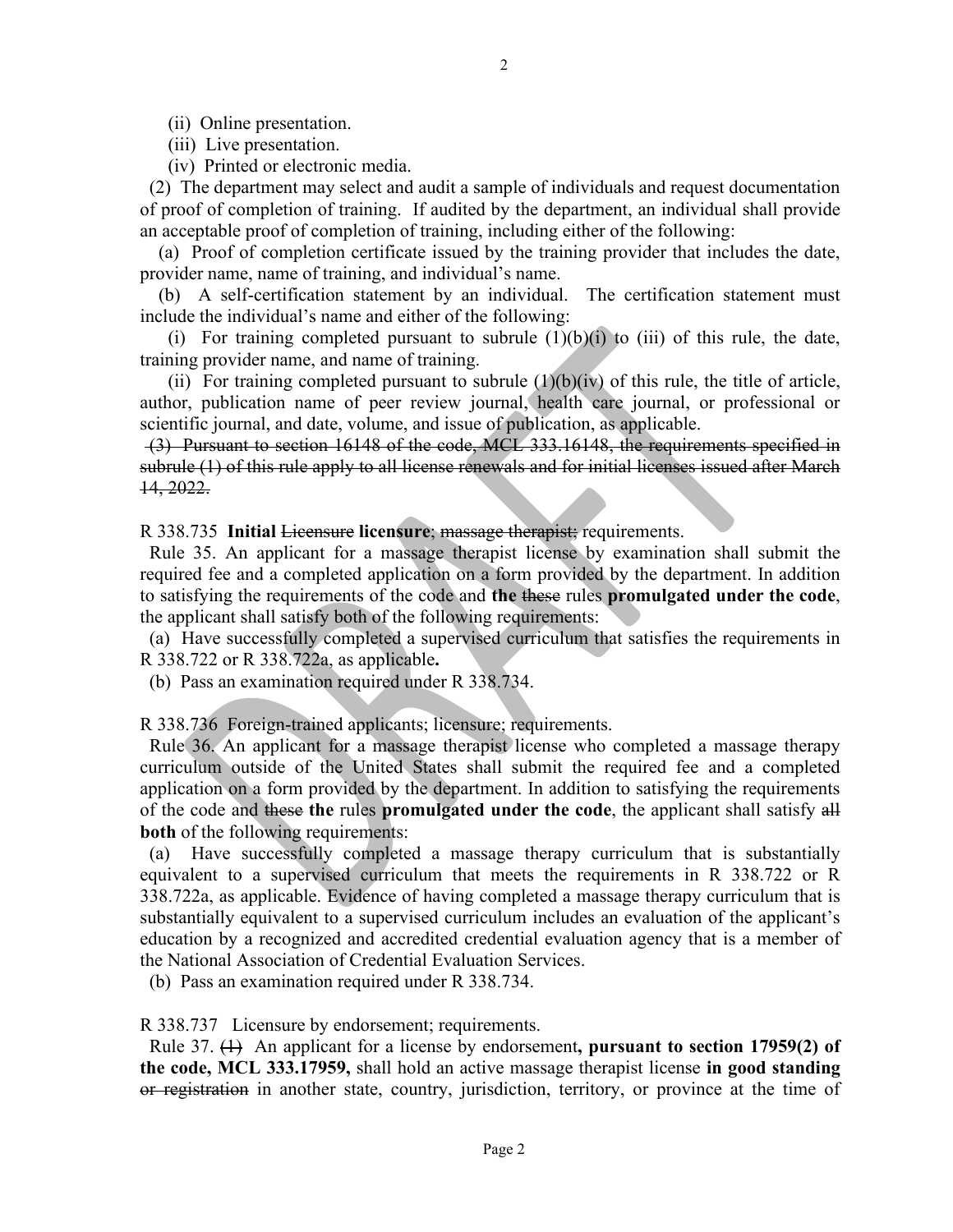application. **In addition to meeting the requirements of the code and the administrative rules promulgated under the code, the applicant shall submit a completed application on a form provided by the department together with the required fee and shall satisfy all of the following requirements as noted by**  $(\sqrt{})$  **below:**  $\frac{1}{\sqrt{}}$  **be of good moral character, and** be at least 18 years of age.

 (2) The applicant shall submit the required fee and a completed application on a form provided by the department.

 (3) An applicant who has held an active massage therapist license in another state, country, jurisdiction, territory, or province for 3 years or more preceding the date of application satisfies the requirements for licensure pursuant to section 19759(2) of the code, MCL 333.17959.

 (4) An applicant who has held an active massage therapist license in another state, country, jurisdiction, territory, or province for less than 3 years immediately preceding the date of application shall satisfy both of the following requirements:

(a) Have successfully completed a supervised curriculum that meets the requirements in R 338.722, R 338.722a, or R 338.736(a), as applicable.

(b) Have passed an examination required under R 338.734.

(5) An applicant shall have his or her license, certification, or registration in good standing verified by the licensing, certifying, or registering agency of each state, country, jurisdiction, territory, or province in which the applicant holds, or has ever held, a license, certification, or registration as a massage therapist. If applicable, verification must include the record of any disciplinary action taken or pending against the applicant.

|     |                                  | Licensed for less than 3 | Licensed 3 years or more. |
|-----|----------------------------------|--------------------------|---------------------------|
|     |                                  | years.                   |                           |
| (a) | <b>Establish that he or she</b>  |                          |                           |
|     | is of good moral                 |                          | V                         |
|     | character as defined             |                          |                           |
|     | under 1974 PA 381,               |                          |                           |
|     | MCL 338.41 to 338.47.            |                          |                           |
| (b) | <b>Establish that he or she.</b> |                          |                           |
|     | is at least 18 years of          | V                        |                           |
|     | age.                             |                          |                           |
| (c) | <b>Submit fingerprints as</b>    |                          |                           |
|     | required under section           |                          |                           |
|     | 16174(3) of the code,            |                          |                           |
|     | MCL 333.16174.                   |                          |                           |
| (d) | Have satisfied 1 of the          |                          |                           |
|     | following requirements:          | V                        |                           |
|     | (i) Have successfully            |                          |                           |
|     | completed a supervised           |                          |                           |
|     | curriculum that                  |                          |                           |
|     | satisfies the                    |                          |                           |
|     | requirements in R                |                          |                           |
|     | 338.722 or R 338.722a,           |                          |                           |
|     | as applicable.                   |                          |                           |
|     | (ii) Have provided               |                          |                           |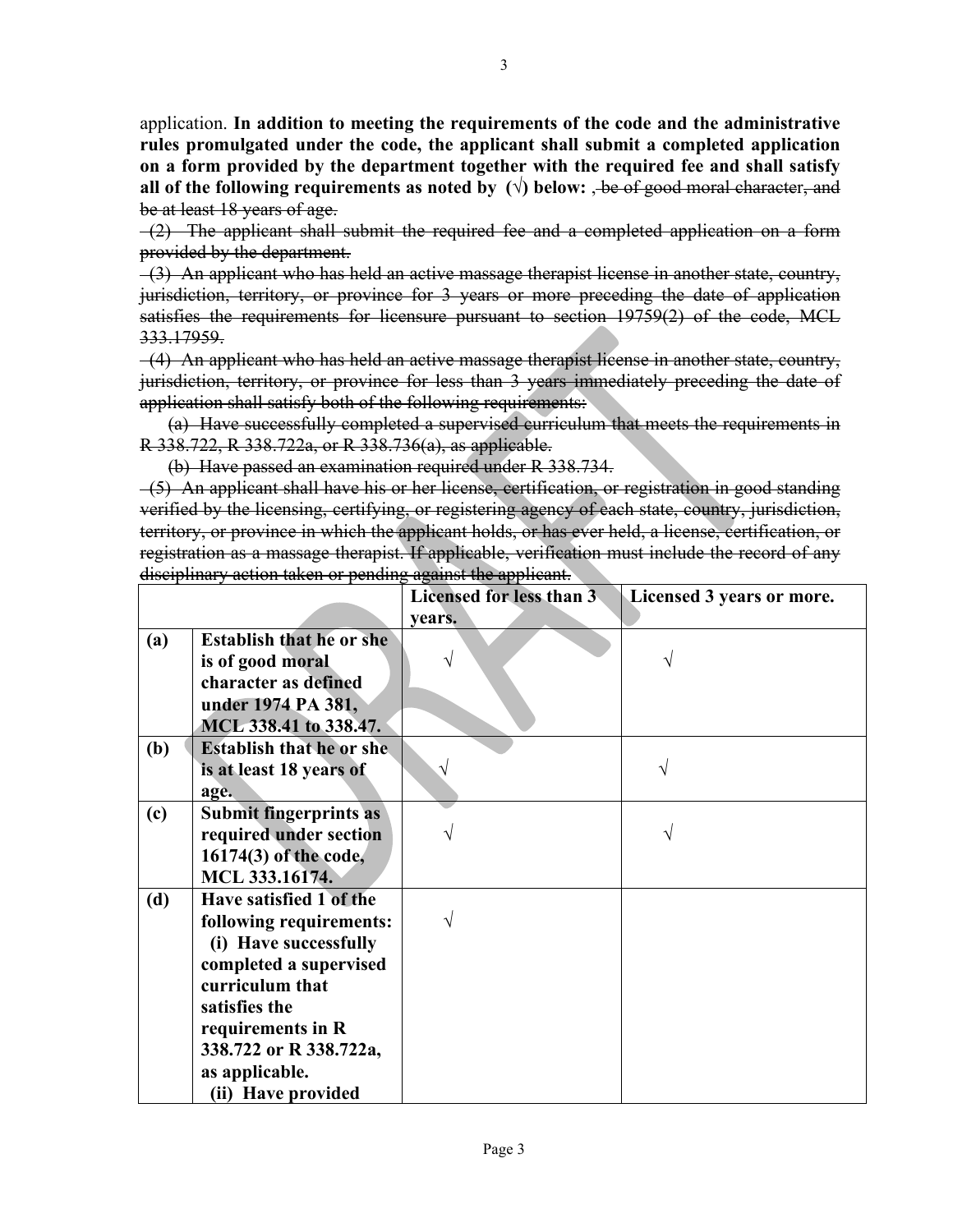| evidence that the<br>applicant has<br>completed a massage<br>therapy curriculum<br>that is substantially<br>equivalent to a the<br>supervised curriculum<br>requirements in R<br>338.722 or R 338.722a,<br>as applicable. Evidence<br>of having completed a<br>massage therapy<br>curriculum that is<br>substantially equivalent<br>to a supervised<br>curriculum includes an<br>evaluation of the<br>applicant's education<br>by a recognized and<br>accredited credential<br>evaluation agency that<br>is a member of the<br><b>National Association of</b><br><b>Credential Evaluation</b><br>Services.<br>Achieve a passing score<br>(e)<br>on an examination<br>V<br>adopted under R<br>338.734.<br><b>Comply with both of</b><br>(f)<br>the following:<br>V<br>(i) Disclose each<br>license, registration, or<br>certification in a health |
|--------------------------------------------------------------------------------------------------------------------------------------------------------------------------------------------------------------------------------------------------------------------------------------------------------------------------------------------------------------------------------------------------------------------------------------------------------------------------------------------------------------------------------------------------------------------------------------------------------------------------------------------------------------------------------------------------------------------------------------------------------------------------------------------------------------------------------------------------|
|                                                                                                                                                                                                                                                                                                                                                                                                                                                                                                                                                                                                                                                                                                                                                                                                                                                  |
|                                                                                                                                                                                                                                                                                                                                                                                                                                                                                                                                                                                                                                                                                                                                                                                                                                                  |
|                                                                                                                                                                                                                                                                                                                                                                                                                                                                                                                                                                                                                                                                                                                                                                                                                                                  |
|                                                                                                                                                                                                                                                                                                                                                                                                                                                                                                                                                                                                                                                                                                                                                                                                                                                  |
|                                                                                                                                                                                                                                                                                                                                                                                                                                                                                                                                                                                                                                                                                                                                                                                                                                                  |
|                                                                                                                                                                                                                                                                                                                                                                                                                                                                                                                                                                                                                                                                                                                                                                                                                                                  |
|                                                                                                                                                                                                                                                                                                                                                                                                                                                                                                                                                                                                                                                                                                                                                                                                                                                  |
|                                                                                                                                                                                                                                                                                                                                                                                                                                                                                                                                                                                                                                                                                                                                                                                                                                                  |
|                                                                                                                                                                                                                                                                                                                                                                                                                                                                                                                                                                                                                                                                                                                                                                                                                                                  |
|                                                                                                                                                                                                                                                                                                                                                                                                                                                                                                                                                                                                                                                                                                                                                                                                                                                  |
|                                                                                                                                                                                                                                                                                                                                                                                                                                                                                                                                                                                                                                                                                                                                                                                                                                                  |
|                                                                                                                                                                                                                                                                                                                                                                                                                                                                                                                                                                                                                                                                                                                                                                                                                                                  |
|                                                                                                                                                                                                                                                                                                                                                                                                                                                                                                                                                                                                                                                                                                                                                                                                                                                  |
|                                                                                                                                                                                                                                                                                                                                                                                                                                                                                                                                                                                                                                                                                                                                                                                                                                                  |
|                                                                                                                                                                                                                                                                                                                                                                                                                                                                                                                                                                                                                                                                                                                                                                                                                                                  |
|                                                                                                                                                                                                                                                                                                                                                                                                                                                                                                                                                                                                                                                                                                                                                                                                                                                  |
|                                                                                                                                                                                                                                                                                                                                                                                                                                                                                                                                                                                                                                                                                                                                                                                                                                                  |
|                                                                                                                                                                                                                                                                                                                                                                                                                                                                                                                                                                                                                                                                                                                                                                                                                                                  |
|                                                                                                                                                                                                                                                                                                                                                                                                                                                                                                                                                                                                                                                                                                                                                                                                                                                  |
|                                                                                                                                                                                                                                                                                                                                                                                                                                                                                                                                                                                                                                                                                                                                                                                                                                                  |
|                                                                                                                                                                                                                                                                                                                                                                                                                                                                                                                                                                                                                                                                                                                                                                                                                                                  |
|                                                                                                                                                                                                                                                                                                                                                                                                                                                                                                                                                                                                                                                                                                                                                                                                                                                  |
|                                                                                                                                                                                                                                                                                                                                                                                                                                                                                                                                                                                                                                                                                                                                                                                                                                                  |
|                                                                                                                                                                                                                                                                                                                                                                                                                                                                                                                                                                                                                                                                                                                                                                                                                                                  |
|                                                                                                                                                                                                                                                                                                                                                                                                                                                                                                                                                                                                                                                                                                                                                                                                                                                  |
|                                                                                                                                                                                                                                                                                                                                                                                                                                                                                                                                                                                                                                                                                                                                                                                                                                                  |
|                                                                                                                                                                                                                                                                                                                                                                                                                                                                                                                                                                                                                                                                                                                                                                                                                                                  |
|                                                                                                                                                                                                                                                                                                                                                                                                                                                                                                                                                                                                                                                                                                                                                                                                                                                  |
|                                                                                                                                                                                                                                                                                                                                                                                                                                                                                                                                                                                                                                                                                                                                                                                                                                                  |
|                                                                                                                                                                                                                                                                                                                                                                                                                                                                                                                                                                                                                                                                                                                                                                                                                                                  |
|                                                                                                                                                                                                                                                                                                                                                                                                                                                                                                                                                                                                                                                                                                                                                                                                                                                  |
|                                                                                                                                                                                                                                                                                                                                                                                                                                                                                                                                                                                                                                                                                                                                                                                                                                                  |
|                                                                                                                                                                                                                                                                                                                                                                                                                                                                                                                                                                                                                                                                                                                                                                                                                                                  |
|                                                                                                                                                                                                                                                                                                                                                                                                                                                                                                                                                                                                                                                                                                                                                                                                                                                  |
|                                                                                                                                                                                                                                                                                                                                                                                                                                                                                                                                                                                                                                                                                                                                                                                                                                                  |
| profession or specialty                                                                                                                                                                                                                                                                                                                                                                                                                                                                                                                                                                                                                                                                                                                                                                                                                          |
| issued by any other                                                                                                                                                                                                                                                                                                                                                                                                                                                                                                                                                                                                                                                                                                                                                                                                                              |
| state, the United States                                                                                                                                                                                                                                                                                                                                                                                                                                                                                                                                                                                                                                                                                                                                                                                                                         |
| military, the federal                                                                                                                                                                                                                                                                                                                                                                                                                                                                                                                                                                                                                                                                                                                                                                                                                            |
| government, or another                                                                                                                                                                                                                                                                                                                                                                                                                                                                                                                                                                                                                                                                                                                                                                                                                           |
| country on the                                                                                                                                                                                                                                                                                                                                                                                                                                                                                                                                                                                                                                                                                                                                                                                                                                   |
| application form.                                                                                                                                                                                                                                                                                                                                                                                                                                                                                                                                                                                                                                                                                                                                                                                                                                |
| (ii) Satisfy the                                                                                                                                                                                                                                                                                                                                                                                                                                                                                                                                                                                                                                                                                                                                                                                                                                 |
| requirements of section                                                                                                                                                                                                                                                                                                                                                                                                                                                                                                                                                                                                                                                                                                                                                                                                                          |
| 16174(2) of the code,                                                                                                                                                                                                                                                                                                                                                                                                                                                                                                                                                                                                                                                                                                                                                                                                                            |
| MCL 333.16174, which                                                                                                                                                                                                                                                                                                                                                                                                                                                                                                                                                                                                                                                                                                                                                                                                                             |
| includes verification                                                                                                                                                                                                                                                                                                                                                                                                                                                                                                                                                                                                                                                                                                                                                                                                                            |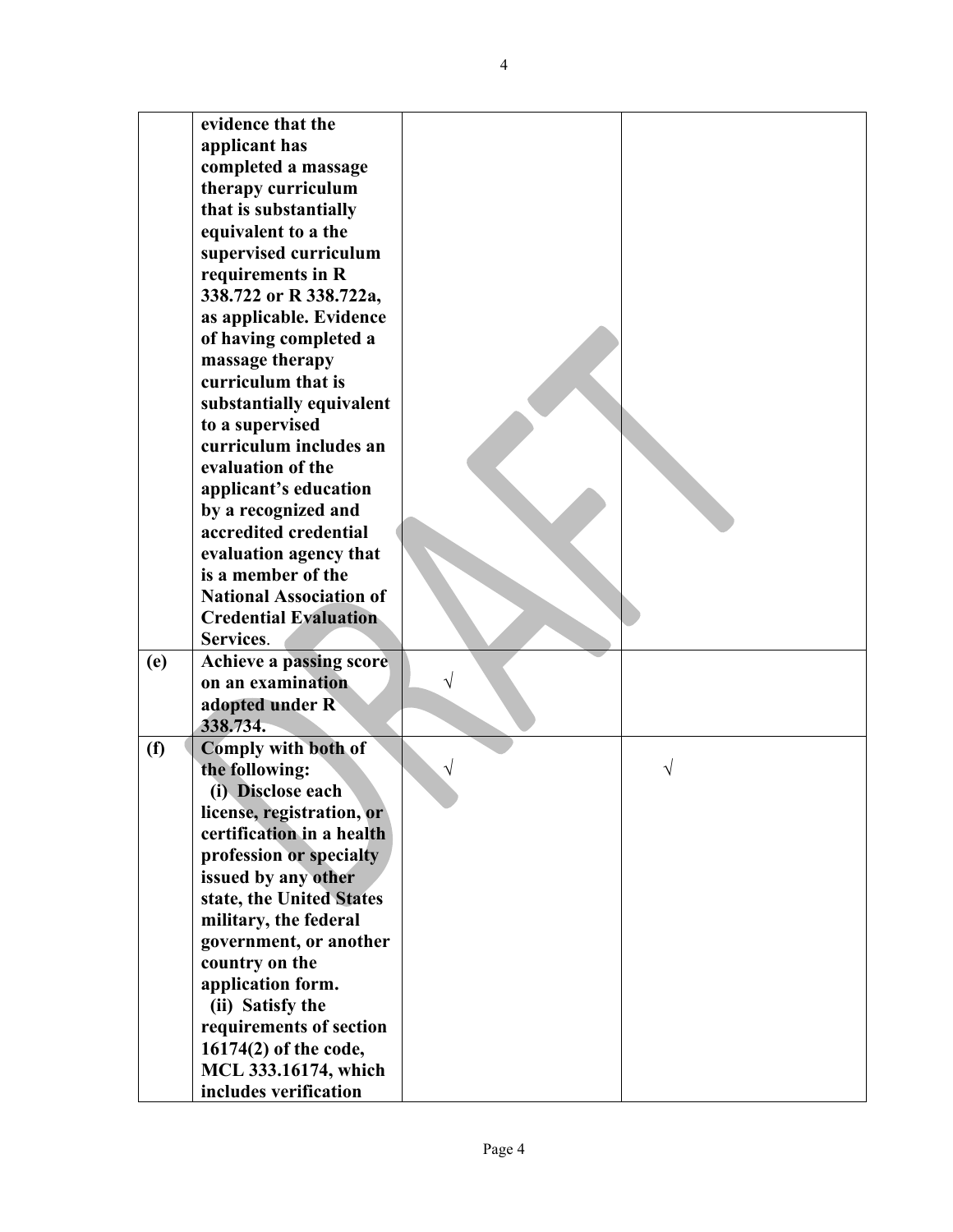| from the issuing entity |  |
|-------------------------|--|
| showing that            |  |
| disciplinary            |  |
| proceedings are not     |  |
| pending against the     |  |
| applicant and sanctions |  |
| are not in force at the |  |
| time of application.    |  |

### R 338.738 Relicensure.

 Rule 38. **(1)** An applicant whose license has lapsed may be relicensed **under section 16201(3) or (4) of the code, as applicable, MCL 333.16201, if the applicant meets the requirements of the code, the administrative rules promulgated under the code, and satisfies the following requirements as indicated by a**  $(\sqrt{})$  **upon submission** 

of the appropriate documentation as noted in the table below:

| $(1)$ (a) For a massage therapist who has let<br>his or her Michigan license lapse and is not |                                                                               | Lapsed<br>less than | Lapsed<br>more than 3 | <b>Lapsed 7</b><br>years or more |
|-----------------------------------------------------------------------------------------------|-------------------------------------------------------------------------------|---------------------|-----------------------|----------------------------------|
| currently licensed in another state country,                                                  |                                                                               | 3 years             | years but less        |                                  |
| jurisdiction, territory, or province.                                                         |                                                                               |                     | than 7 years          |                                  |
|                                                                                               |                                                                               |                     | or more               |                                  |
|                                                                                               | Application and fee: submit Submit                                            |                     |                       | V                                |
| $\left(\mathrm{a}\right)$                                                                     | a completed application on a form                                             |                     |                       |                                  |
| (i)                                                                                           | provided by the department, together                                          |                     |                       |                                  |
|                                                                                               | with the required fee.                                                        |                     |                       |                                  |
|                                                                                               | Good moral character: establish<br><b>Establish</b> that he or she is of good |                     |                       | V                                |
| $\biguplus$<br>(ii)                                                                           | moral character as defined under                                              |                     |                       |                                  |
|                                                                                               | sections 1 to 7 of 1974 PA 381,                                               |                     |                       |                                  |
|                                                                                               | MCL 338.41 to 338.47.                                                         |                     |                       |                                  |
|                                                                                               | <b>Fingerprints: submit Submit</b>                                            |                     |                       |                                  |
| $\left(e\right)$                                                                              | fingerprints as required under section                                        |                     |                       |                                  |
| (iii)                                                                                         | 16174(3) of the code, MCL                                                     |                     |                       |                                  |
|                                                                                               | 333.16174.                                                                    |                     |                       |                                  |
|                                                                                               | Continuing education: submit                                                  | V                   | V                     | V                                |
| $\left(\mathrm{d}\right)$                                                                     | <b>Submit proof of having completed</b>                                       |                     |                       |                                  |
| (iv)                                                                                          | 45 18 hours of continuing education                                           |                     |                       |                                  |
|                                                                                               | that satisfy the requirements of R<br>338.739 and R 338.741 in courses        |                     |                       |                                  |
|                                                                                               | and programs approved by the board                                            |                     |                       |                                  |
|                                                                                               | and earned within the 3-year period                                           |                     |                       |                                  |
|                                                                                               | immediately preceding the                                                     |                     |                       |                                  |
|                                                                                               | application for relicensure.                                                  |                     |                       |                                  |
|                                                                                               | <b>Examination:</b> passage of <b>Pass</b> the                                |                     | $\rightarrow$         | V                                |
| $\left(e\right)$                                                                              | examination approved pursuant to R                                            |                     |                       |                                  |
| (v)                                                                                           | 338.734 within 3 years the 3-year                                             |                     |                       |                                  |
|                                                                                               | period immediately preceding the                                              |                     |                       |                                  |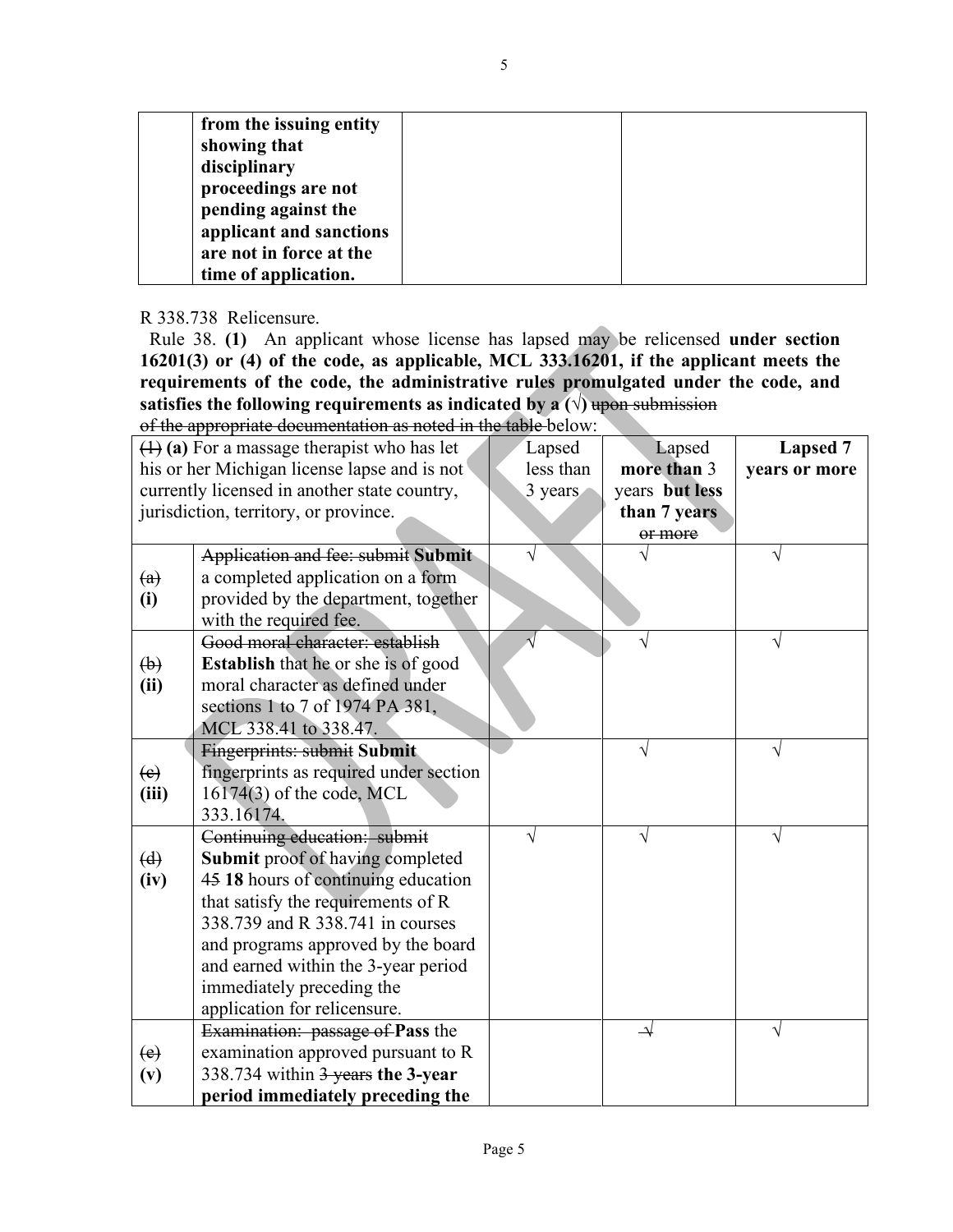|                           | of application for relicensure.                                      |           |                |                 |
|---------------------------|----------------------------------------------------------------------|-----------|----------------|-----------------|
|                           | License verification: an                                             |           |                |                 |
| $\bigoplus$               | applicant's license in good standing                                 |           |                |                 |
| (vi)                      | must be verified by the licensing                                    |           |                |                 |
|                           | agency of each state, country,                                       |           |                |                 |
|                           | jurisdiction, territory, or province in                              |           |                |                 |
|                           | which the applicant holds or ever                                    |           |                |                 |
|                           | held a license as a massage therapist.                               |           |                |                 |
|                           | If applicable, verification must                                     |           |                |                 |
|                           | include the record of any disciplinary                               |           |                |                 |
|                           | action taken or pending against the                                  |           |                |                 |
|                           | applicant.                                                           |           |                |                 |
|                           | An applicant who is or has ever                                      |           |                |                 |
|                           | been licensed, registered, or                                        |           |                |                 |
|                           | certified in a health profession or                                  |           |                |                 |
|                           | specialty by any other state, the                                    |           |                |                 |
|                           | United States military, the federal                                  |           |                |                 |
|                           | government, or another country,                                      |           |                |                 |
|                           | shall do both of the following:                                      |           |                |                 |
|                           | (A) Disclose each license,                                           |           |                |                 |
|                           | registration, or certification on the                                |           |                |                 |
|                           | application form.                                                    |           |                |                 |
|                           | (B) Satisfy the requirements of<br>section 16174(2) of the code, MCL |           |                |                 |
|                           | 333.16174, which includes                                            |           |                |                 |
|                           | verification from the issuing entity                                 |           |                |                 |
|                           | showing that disciplinary                                            |           |                |                 |
|                           | proceedings are not pending                                          |           |                |                 |
|                           | against the applicant and sanctions                                  |           |                |                 |
|                           | are not in force at the time of                                      |           |                |                 |
|                           | application.                                                         |           |                |                 |
|                           | $-(2)$ (b) For a massage therapist who has let                       | Lapsed    | Lapsed         | <b>Lapsed 7</b> |
|                           | his or her Michigan license lapse and is                             | less than | more than 3    | years or more   |
|                           | currently licensed in another state, country,                        | 3 years   | years but less |                 |
|                           | jurisdiction, territory, or province.                                |           | than 7 years   |                 |
|                           |                                                                      |           | or more        |                 |
|                           | Application and fee: submit Submit                                   | $\sqrt{}$ |                |                 |
| $\left( a\right)$         | a completed application on a form                                    |           |                |                 |
| (i)                       | provided by the department, together                                 |           |                |                 |
|                           | with the required fee.                                               |           |                |                 |
|                           | Good moral character: establish                                      | V         | V              | V               |
| $\left(\mathbf{b}\right)$ | <b>Establish</b> that he or she is of good                           |           |                |                 |
| (ii)                      | moral character as defined under                                     |           |                |                 |
|                           | sections 1 to 7 of 1974 PA 381, MCL                                  |           |                |                 |
|                           | 338.41 to 338.47.                                                    |           |                |                 |
|                           | Fingerprints: submit-Submit                                          |           | V              | V               |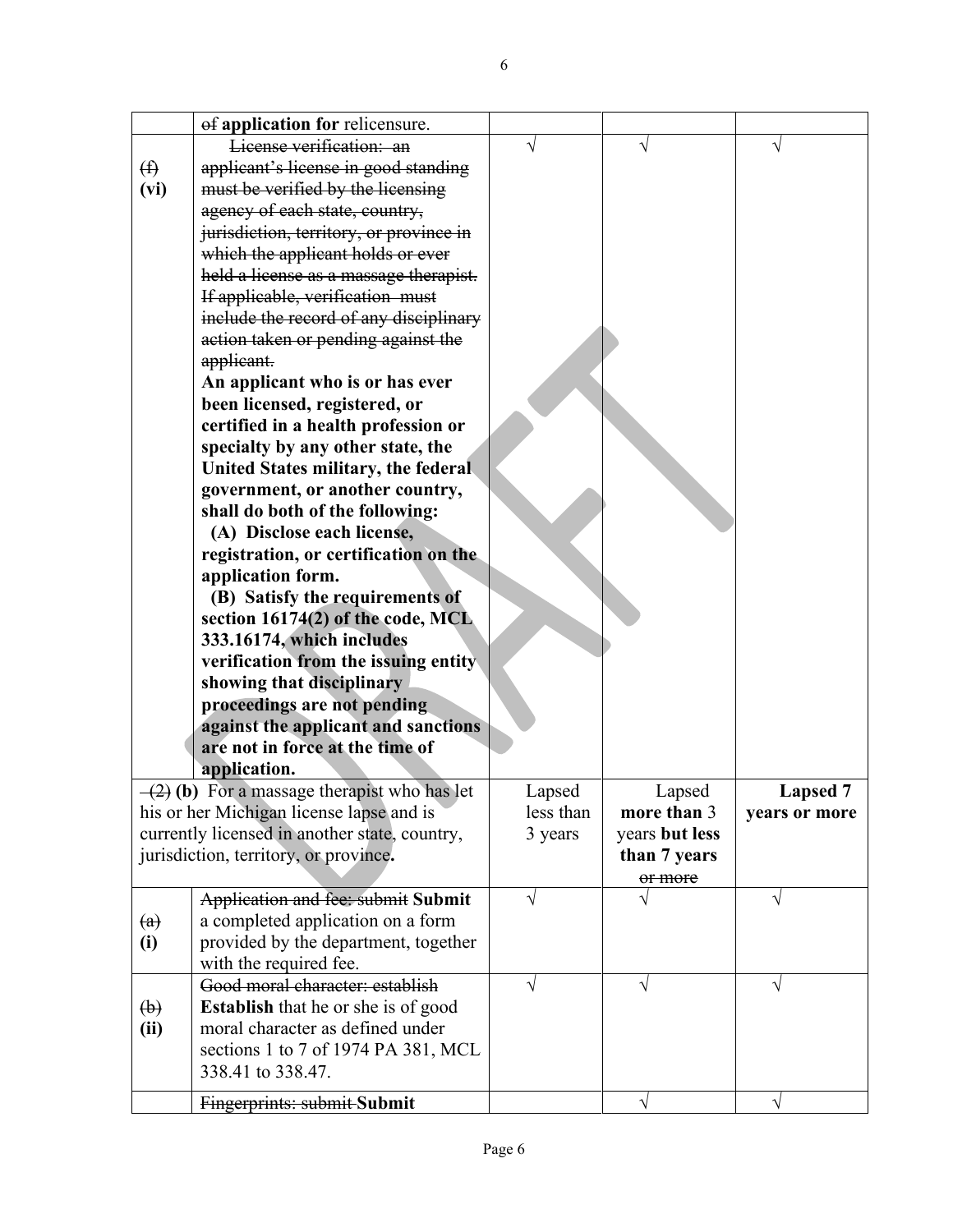| $\left(\mathbf{e}\right)$<br>(iii) | fingerprints as required under section<br>$16174(3)$ of the code, MCL          |   |   |   |
|------------------------------------|--------------------------------------------------------------------------------|---|---|---|
|                                    | 333.16174.                                                                     |   |   |   |
|                                    | Continuing education: submit                                                   | V | V | V |
| (d)                                | <b>Submit</b> proof of having completed                                        |   |   |   |
| (iv)                               | 45 18 hours of continuing education                                            |   |   |   |
|                                    | that satisfy the requirements of R                                             |   |   |   |
|                                    | 338.739 and R 338.741 in courses                                               |   |   |   |
|                                    | and programs approved by the board                                             |   |   |   |
|                                    | and earned within the 3-year period                                            |   |   |   |
|                                    | immediately preceding the                                                      |   |   |   |
|                                    | application for relicensure.                                                   |   |   |   |
|                                    | License verification: an applicant's                                           |   |   |   |
| (e)                                | license in good standing must be                                               |   |   |   |
| (v)                                | verified by the licensing agency of                                            |   |   |   |
|                                    | each state, country, jurisdiction,                                             |   |   |   |
|                                    | territory, or province in which the                                            |   |   |   |
|                                    | applicant holds or ever held a license                                         |   |   |   |
|                                    | as a massage therapist. If applicable,<br>verification must include the record |   |   |   |
|                                    | of any disciplinary action taken or                                            |   |   |   |
|                                    | pending against the applicant.                                                 |   |   |   |
|                                    | An applicant who is or has ever                                                |   |   |   |
|                                    | been licensed, registered, or                                                  |   |   |   |
|                                    | certified in a health profession or                                            |   |   |   |
|                                    | specialty by any other state, the                                              |   |   |   |
|                                    | United States military, the federal                                            |   |   |   |
|                                    | government, or another country,                                                |   |   |   |
|                                    | shall do both of the following:                                                |   |   |   |
|                                    | (A) Disclose each license,                                                     |   |   |   |
|                                    | registration, or certification on the                                          |   |   |   |
|                                    | application form.                                                              |   |   |   |
|                                    | (B) Satisfy the requirements of                                                |   |   |   |
|                                    | section 16174(2) of the code, MCL                                              |   |   |   |
|                                    | 333.16174, which includes                                                      |   |   |   |
|                                    | verification from the issuing entity<br>showing that disciplinary              |   |   |   |
|                                    | proceedings are not pending                                                    |   |   |   |
|                                    | against the applicant and sanctions                                            |   |   |   |
|                                    | are not in force at the time of                                                |   |   |   |
|                                    | application.                                                                   |   |   |   |

**(2) If relicensure is granted and it is determined that a sanction has been imposed by another state, the United States military, the federal government, or another country, the disciplinary subcommittee may impose appropriate sanctions under section 16174(5) of the code, MCL 333.16174.**